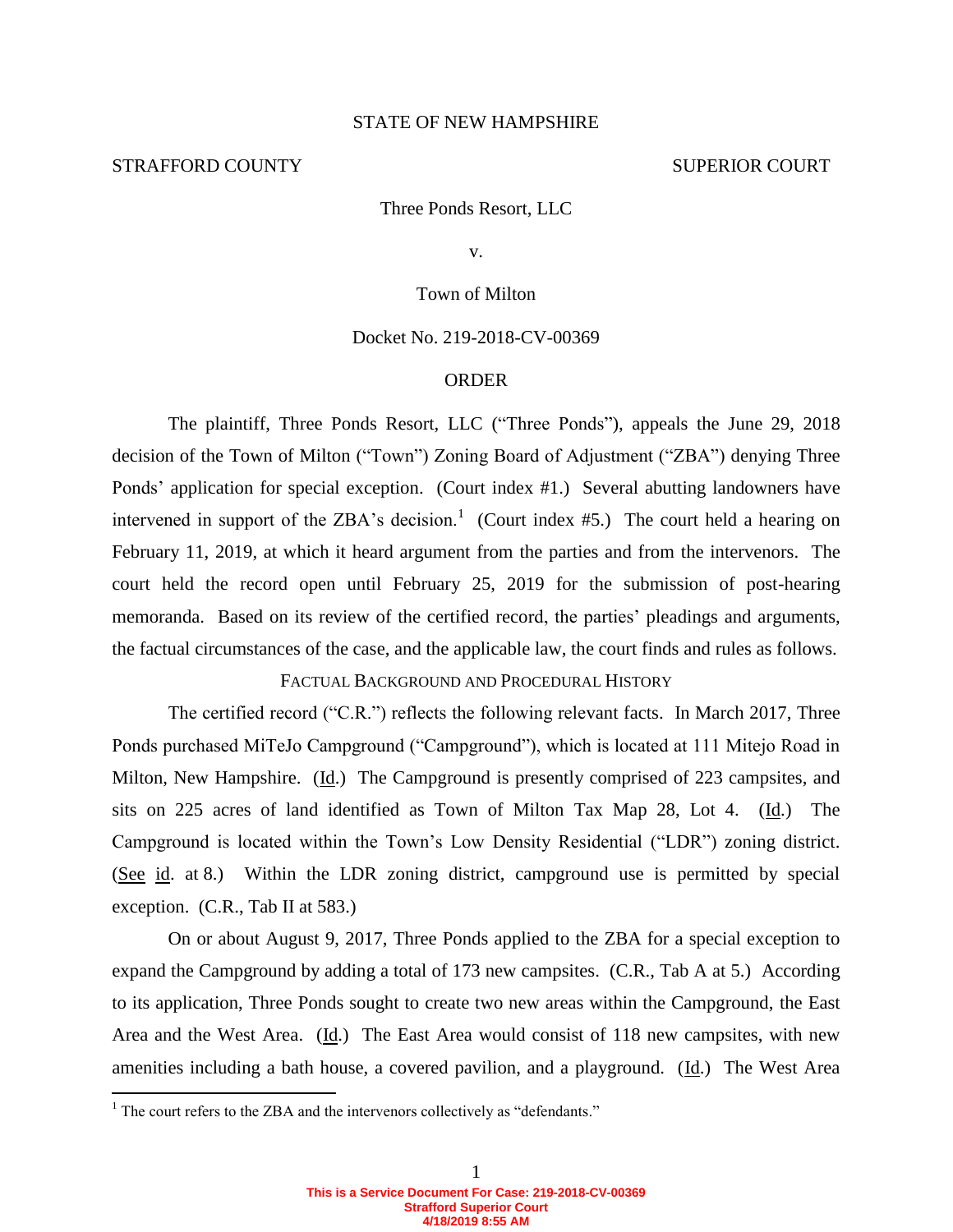would consist of 55 new campsites, with new amities including a remote parking area for tent sites and two bath houses. (Id.) The application further provided that "[a]dditional amenities are also proposed near the maintenance area and will include a bath house with café, mechanical building, pools, mini-golf, water and other attractions for use by the entire campground." (Id.)

Article VIII of the Town zoning ordinance provides that "[i]n accordance with the powers granted by RSA 674:33, Powers of the Zoning Board of Adjustment, the Town of Milton Zoning Board of Adjustment (ZBA) shall hold hearings and make decisions on . . . [a]pplications for special exceptions under the terms of this ordinance ...." (Id. at 586.) Article VIII also provides that in order to approve special exceptions, the ZBA must affirmatively find the existence of the following five criteria ("special exception criteria"):

- 1. That the specific site is an appropriate location for the proposed use or structure.
- 2. That the use will not be injurious, noxious, offensive or detrimental to the neighborhood.
- 3. That there will be no undue nuisance or serious hazard to pedestrian or vehicular traffic, including the location and design of access ways and offstreet parking.
- 4. That adequate and appropriate facilities and utilities will be provided to insure the proper operation of the proposed use and structure so that the use will not be contrary to the public health, safety or welfare.
- 5. That the proposed use or structure is consistent with the spirit of this ordinance and the intent of the Master Plan.

(Id.) On September 7, 2017, the ZBA took up Three Ponds' special exception application. (C.R., Tab F at 82–96.) The ZBA found that Criteria 1, 2, 4, and 5 existed in this case. (Id. at 86, 90, 94, 95.) However, the ZBA heard public comment from several Town residents who were concerned that the Campground expansion would cause a hazard to vehicular and pedestrian traffic due to an influx of vehicles using roads around the Campground. (Id. at 90– 91.) Town residents and ZBA members also expressed concern that the future reopening of the bridge from Milton to Lebanon, Maine (the "bridge"), in addition to the Campground expansion, would create too much new traffic along Townhouse Road. (See id. at 92.) After closing public comment on Criterion 3, the ZBA's members discussed the impact that the expansion would have on local traffic. (Id. at 91–92.) They noted that although Townhouse Road is wide enough to meet applicable requirements for a residential road, they were concerned that it could not accommodate increased traffic associated with the proposed expansion. (Id.) They also noted that Three Ponds' application was silent as to how the expansion would impact vehicular and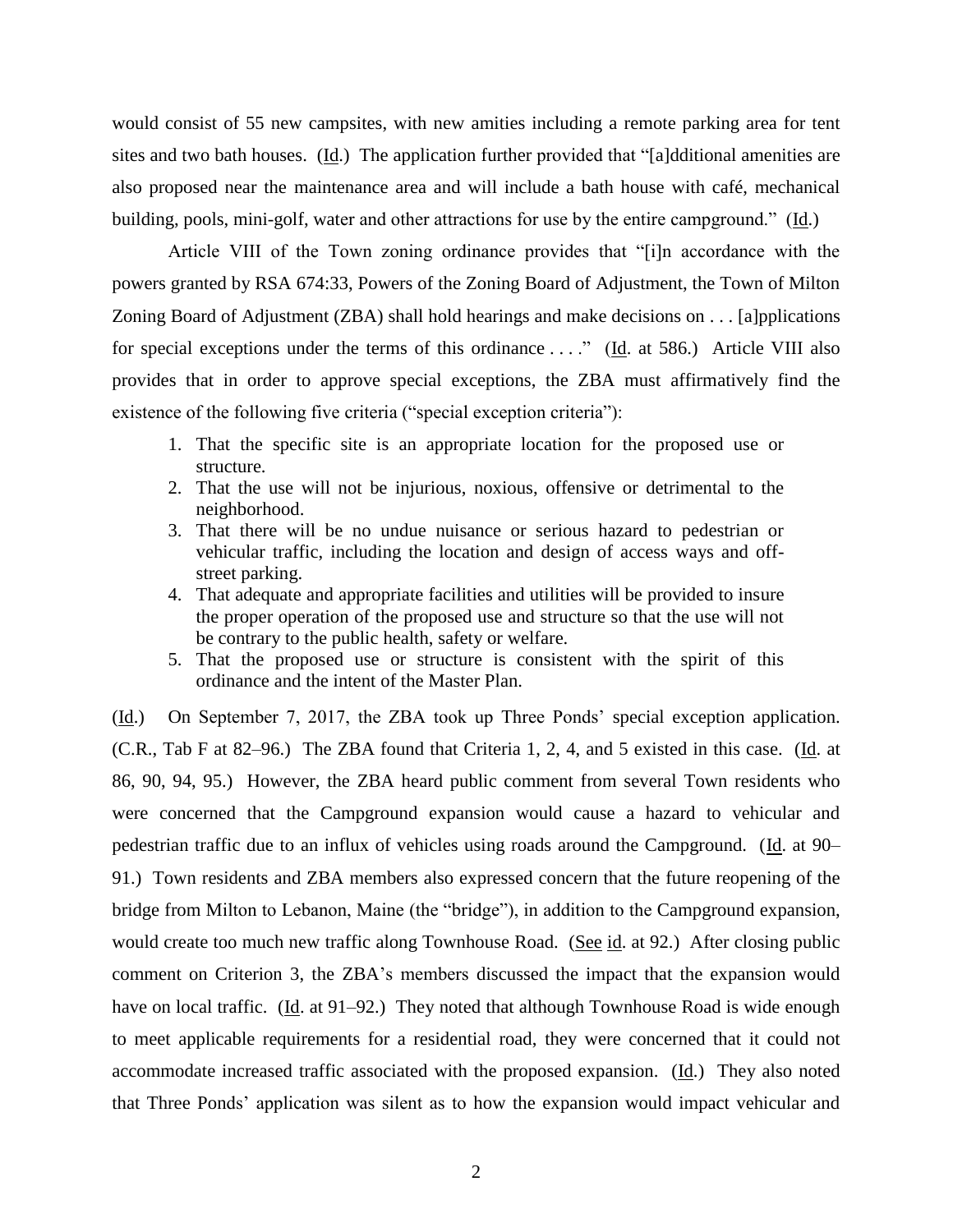pedestrian traffic outside of the Campground. (Id.) Accordingly, the ZBA found that Criterion 3 did not exist and voted to deny Three Ponds' special exception application because it did not meet all five of the special exception criteria. (Id. at 92.)

On or about September 27, 2017, Three Ponds requested a limited rehearing on the ZBA's decision with respect to Criterion 3. (See C.R., Tab H at 98–104.) At its October 26, 2017 meeting, the ZBA voted unanimously to rehear Three Ponds' application, and to "limit[] discussion to additional information by the applicant and public comment portion . . . on criteri[on] number three (3) only." (C.R., Tab I at 107.)

Thereafter, on or about December 8, 2017, Three Ponds submitted an amended special exception application. (C.R., Tab K at 110.) The amended application made a number of small modifications to the original application, and reduced the number of proposed campsites from 173 to 163. (Id. at 117.) The application also included a detailed traffic survey of Townhouse Road, which had been conducted by MDM Transportation Consultants, Inc. ("MDM"). (Id. at 137.) The MDM survey was based on data collected between August 24, 2017 and August 27, 2017, at the intersection of Townhouse Road and Route 125, and at the intersection of Townhouse Road and Mitejo Road. (Id. at 138, 142.) MDM specifically analyzed data taken on Friday morning, Friday evening, and Saturday noon. (Id. at 142.) The MDM survey accounted for projected traffic associated with the bridge reopening, and found that the Campground expansion would result in a modest increase in traffic along Townhouse Road. (Id. at 137, 139, 217.) However, MDM concluded that Townhouse Road would adequately accommodate the expansion without creating an undue nuisance or serious hazard to vehicular and pedestrian traffic. (Id. at 139.)

On December 28, 2017, the ZBA held a limited rehearing on Criterion 3. (See C.R., Tab N at 285–94.) At the rehearing, Dan Flores of SFC Engineering Partnership, Inc. ("SFC"), presented the findings of the MDM survey, explaining that MDM had accounted for "safety characteristics, projected trip generation for the expansion, which includes the bridge being opened to Maine, vehicle type to be expected on the road with the expansion and the crash history." (Id. at 285–86.) Again, public comment raised a number of concerns. (Id. at 286–93.) In particular, members of the public and of the ZBA were concerned because the MDM survey was conducted at the end of camping season, rather than on a weekend during the Campground's peak season. (Id. at 289-90, 293-94.) Adding to these concerns, counsel for the intervenors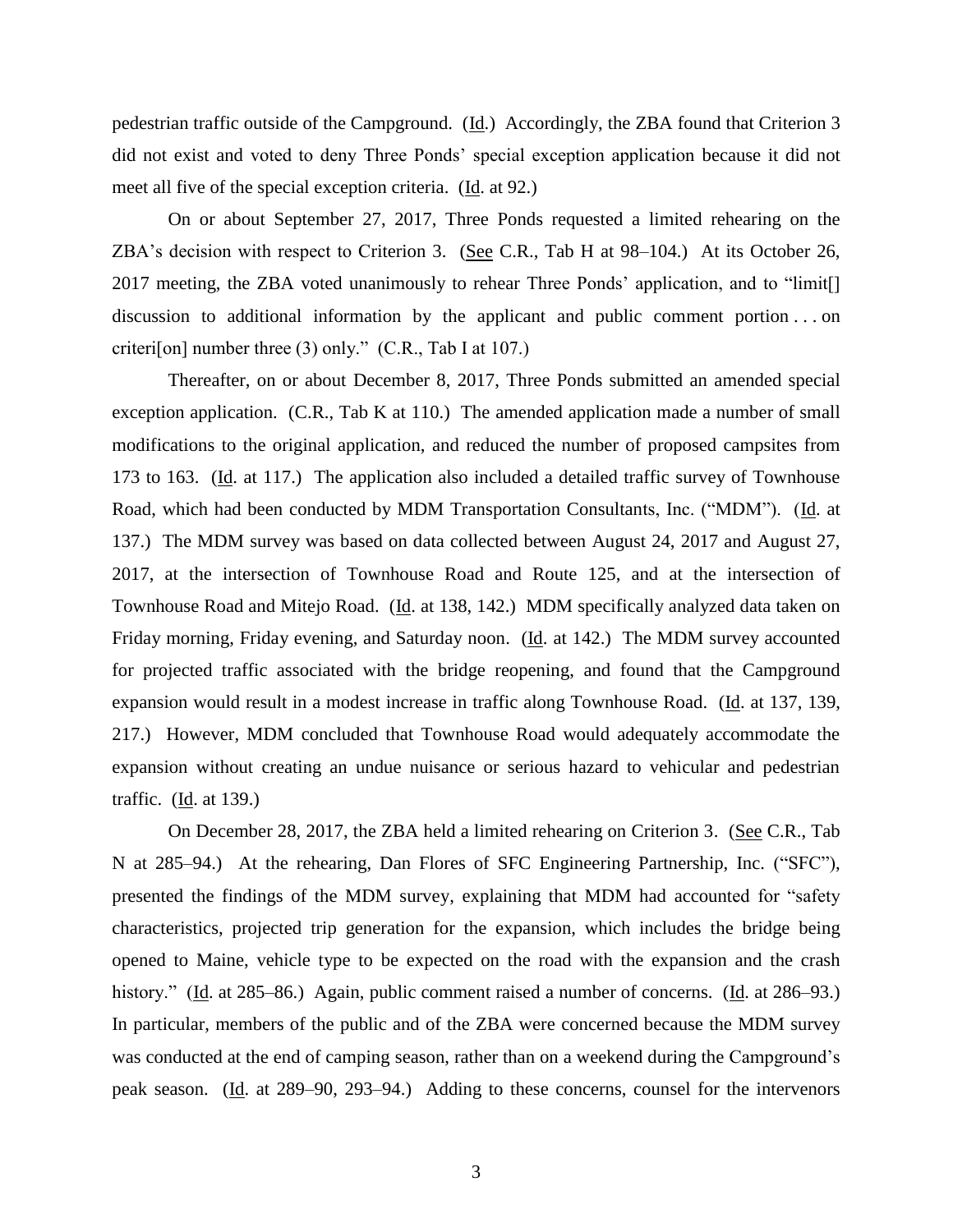attended the rehearing and argued that, pursuant to RSA 36:56, the ZBA should have considered whether Three Ponds' application had the potential for regional impact. (Id. at 286.) With Three Ponds' consent, the ZBA resolved to continue the rehearing so that an independent engineering firm could review the results of the MDM survey. (Id. at 294.)

Subsequently, DuBois & King, Inc. ("DuBois"), an engineering, planning, and development firm, was retained to conduct a technical review of the MDM survey. (See C.R., Tab O at 337–39.) After reviewing the survey, DuBois concluded that MDM had utilized typical methodology for developing baseline traffic volumes and for projecting future traffic increases associated with the Campground expansion. (Id. at 339.) DuBois concurred that "there is not a significant safety issue at Townhouse Pond Road" and that "there is no reason to expect that additional campground traffic would have an undue or inordinate safety impact." (Id.) However, DuBois recommended that the Town review additional documentation on how the bridge reopening was factored into MDM's analysis, as well as documentation on the potential impact of future developments. (Id.) DuBois also recommended that the Town verify the sight distance from the end of Mitejo Road and evaluate whether recreational vehicles ("RVs") might have a different sight distance than passenger cars.  $(\underline{Id})$  In response, MDM prepared a memorandum addressing the three concerns raised by DuBois and providing further explanation about its findings. (C.R., Tab P at 340–75.)

On February 22, 2018, the ZBA resumed its rehearing on Criterion 3. (C.R., Tab Q at 376–78.) However, at the beginning of the meeting, the ZBA announced that, after conferring with Town counsel, it had determined that it was required to consider whether the Campground expansion had a potential for regional impact, pursuant to RSA 36:56. (Id. at 376.) The ZBA thereafter found that due to expected increases in Campground smoke, surface water contamination, and local traffic, the expansion might have the potential for regional impact. (See id.) The ZBA determined that the towns of Acton and Lebanon, Maine could potentially be affected. (See id.) Having found that the Campground expansion was a development of regional impact, the ZBA also determined that it must reevaluate Three Ponds' entire application whilst following the notice procedures set forth by RSA 36:57. (See id. at 377.) Accordingly, the ZBA adjourned the rehearing, and subsequently notified the towns of Acton and Lebanon of their rights as abutters under the regional impact statute. (C.R., Tab Q at 378; Tab R at 379–82.)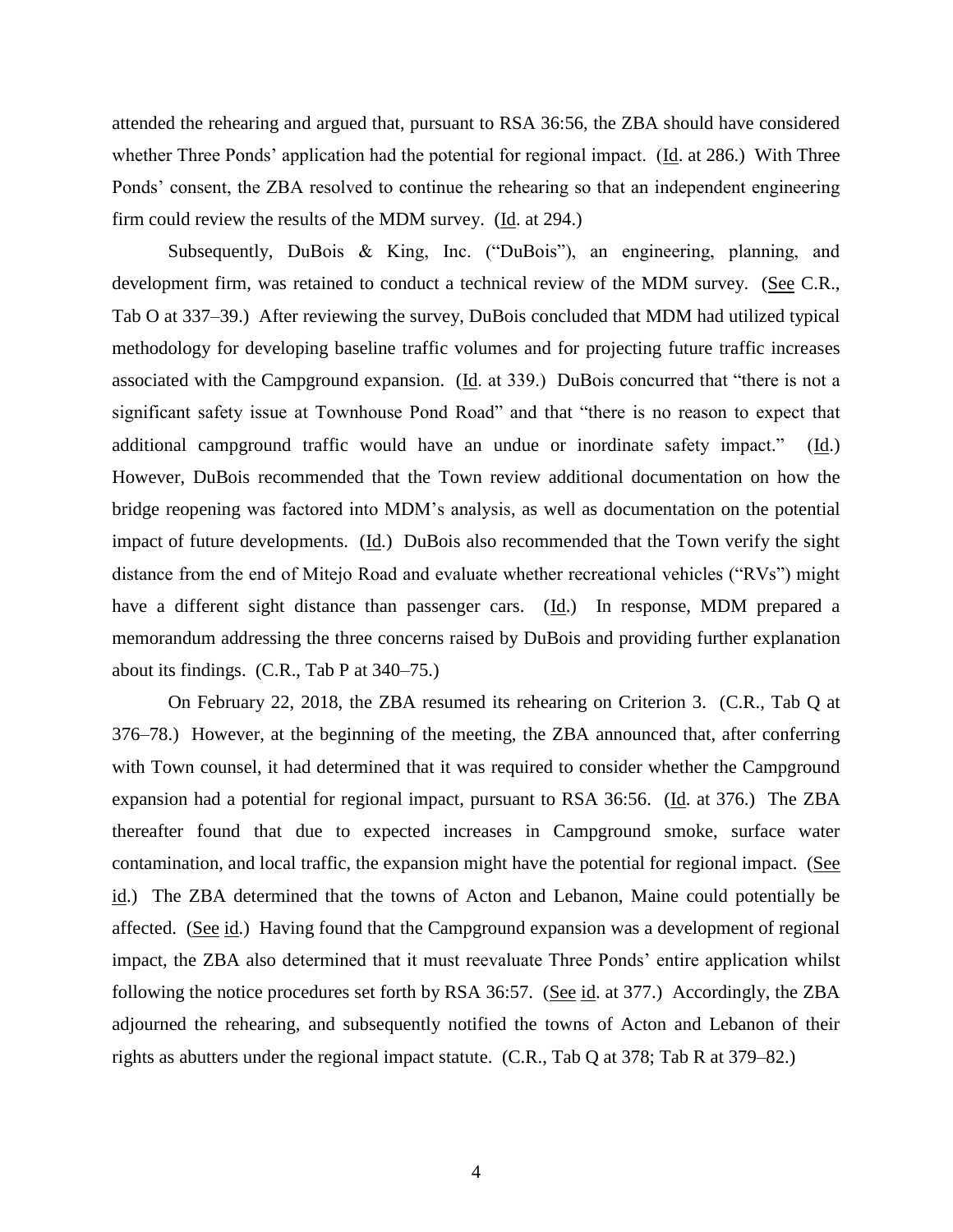In the ensuing months, the ZBA held several hearings on Three Ponds' application. (See C.R., Tab U at 387–98; Tab V at 402–04; Tab Y at 444–52.) On April 5, 2018, the ZBA held a hearing on Criteria 1 through 3. (C.R., Tab U at 386–398.) During public comment on Criterion 3, the ZBA heard testimony from several Town residents who agreed that Townhouse Road was not presently safe for pedestrian and bicycle traffic. (Id. at 396–98.) Both the public and the ZBA expressed concerns that increased traffic would further endanger pedestrians and children near Pineland Park Beach, located adjacent to Townhouse Road. (Id. at 397–98.) The ZBA noted that the MDM survey did not account for pedestrian traffic near the beach. (Id. at 398.)

On or about May 3, 2018, Three Ponds requested the ZBA's approval to amend its application once again. (C.R., Tab V at 402–03). The ZBA voted to allow the amendment. (C.R., Tab V at 402–03.) Three Ponds then submitted a newly-amended application on or about May 10, 2018, which was substantially similar to its previous amended application, but reduced the number of new campsites from 163 to 95. (C.R., Tab W at 407–08.)

On June 28, 2018, the ZBA held its final rehearing on Three Ponds' newly-amended special exception application, and made findings with respect to each of the five special exception criteria. (C.R., Tab CC at 502–15.) Consistent with its September 7, 2017 decision, the ZBA affirmatively found that Criteria 1 and 4 existed, and found that Criterion 3 did not exist. (Id. at 506, 511, 512.) However, contrary to its initial decision, the ZBA now found that Criteria 2 and 5 did not exist. (Id. at 509, 515.)

On or about June 29, 2018, the ZBA issued a detailed notice of decision that related all of the findings the ZBA had made throughout the entire rehearing process. (C.R., Tab DD at 524– 32.) With respect to Criterion 2, the ZBA found that the Campground expansion would be "injurious, noxious, offensive or detrimental to the neighborhood due to the amenities and the other uses that come with that being, traffic, smoke, water discharge, boat traffic in and off the lake along with the intensity of use." (Id. at 530.) With respect to Criterion 3, the ZBA's notice of decision provided:

The Board found there would be undue nuisance or serious hazard to pedestrian or vehicular traffic including the location and design of access ways and off-street parking because of Townhouse RD being a maximum of 20ft in width, that MiTeJo has one access road, lack of safe ways for passage of pedestrians and bicyclists on Townhouse RD, studies disregard to the road between the intersections studied, that the study was done at the end of August and that the road cannot be brought up to a safer standard.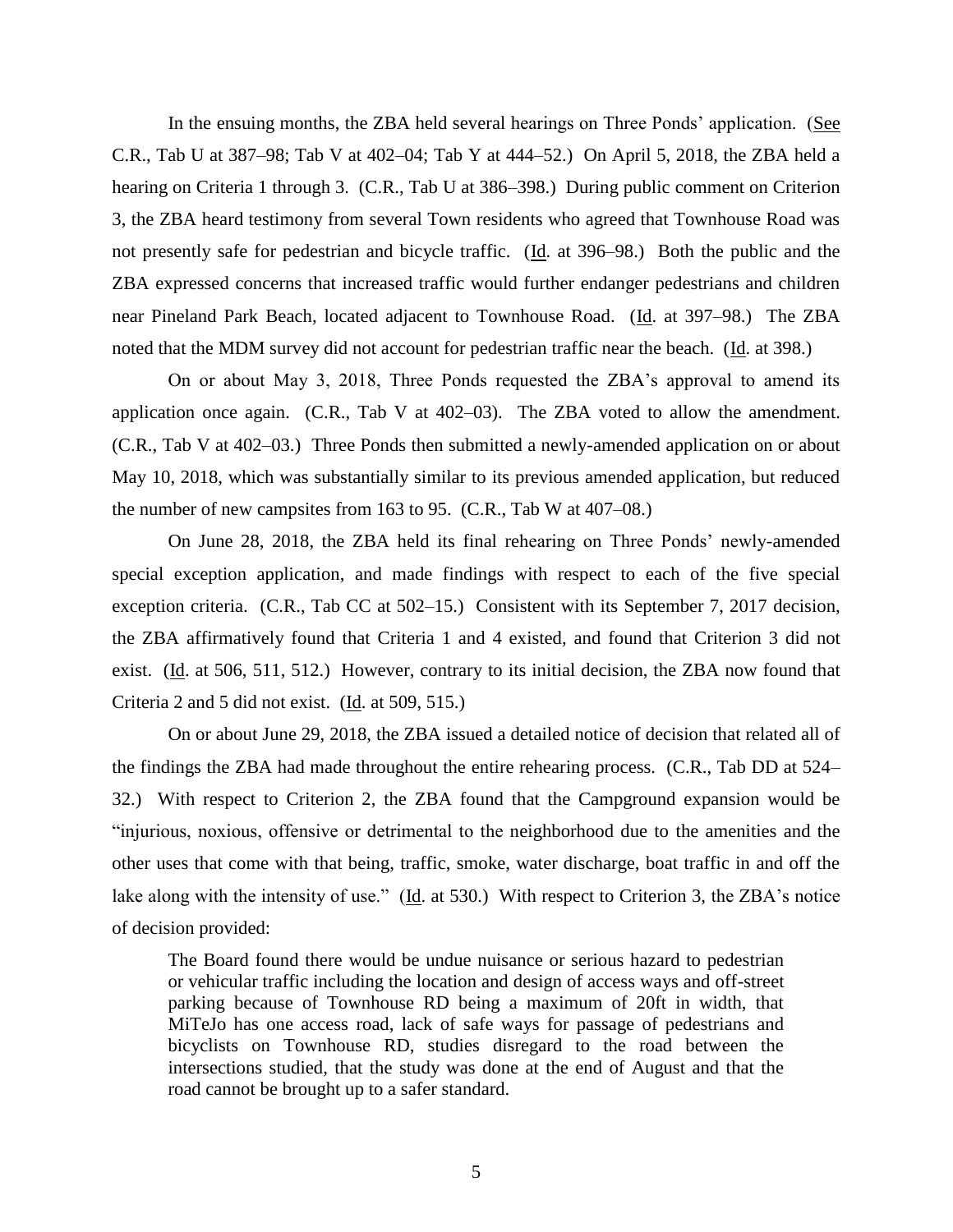(Id. at 531.) Lastly, with respect to Criterion 5, the ZBA found that the Campground expansion "is not consistent with the spirit of this ordinance and the intent of the Master Plan as the board found the intent of the definition of campground when established in Zoning does not fit with waterslides or water features, that the amenities do not fit the definition of campground." (Id. at 532.) Accordingly, the ZBA denied Three Ponds' special exception application because three of the five special exception criteria did not exist. (Id. at 532.)

On or about July 26, 2018, Three Ponds moved for a rehearing. (C.R., Tab EE at 535– 50.) On August 23, 2018, the ZBA voted to deny the motion for rehearing. (C.R., 561–64.) Pursuant to RSA 677:4, Three Ponds now seeks judicial review of the ZBA's decision denying its application for special exception.

# LEGAL STANDARD

Any person aggrieved by a ZBA decision may appeal to the superior court. RSA 677:4. "Judicial review in zoning cases is limited." Town of Bartlett Bd. of Selectmen v. Town of Bartlett Zoning Bd. of Adjustment, 164 N.H. 757, 760 (2013). The appealing party bears the burden of proving that the ZBA's decision was unlawful or unreasonable. RSA 677:6; 47 Residents of Deering v. Town of Deering, 151 N.H. 795, 797 (2005). It is the province of the ZBA, not the trial court, to resolve conflicting evidence and determine issues of fact. Lone Pine Hunters' Club, Inc. v. Town of Hollis, 149 N.H. 668, 671 (2003). Accordingly, all findings of fact made by the ZBA are considered prima facie lawful and reasonable. RSA 677:6; Simplex Technologies v. Town of Newington, 145 N.H. 727, 729 (2001); Korpi v. Town of Peterborough, 135 N.H. 37, 39 (1991). The trial court will affirm the zoning board's decision unless the board made an error of law or the court finds, based upon a balance of probabilities, that the decision was unreasonable. RSA 677:6; 47 Residents of Deering, 151 N.H. 795, 797 (2005).

#### **ANALYSIS**

Three Ponds asserts four grounds upon which it believes the ZBA's decision was unlawful or unreasonable. (See Compl. ¶ 61, 74, 101, 116; Pl.'s Trial Mem. at 6, 11, 13, 18.) See RSA 677:4 ("The petition shall set forth that such decision or order is illegal or unreasonable, in whole or in part, and shall specify the grounds upon which the decision or order is claimed to be illegal or unreasonable.") It argues: (I) that the ZBA improperly applied the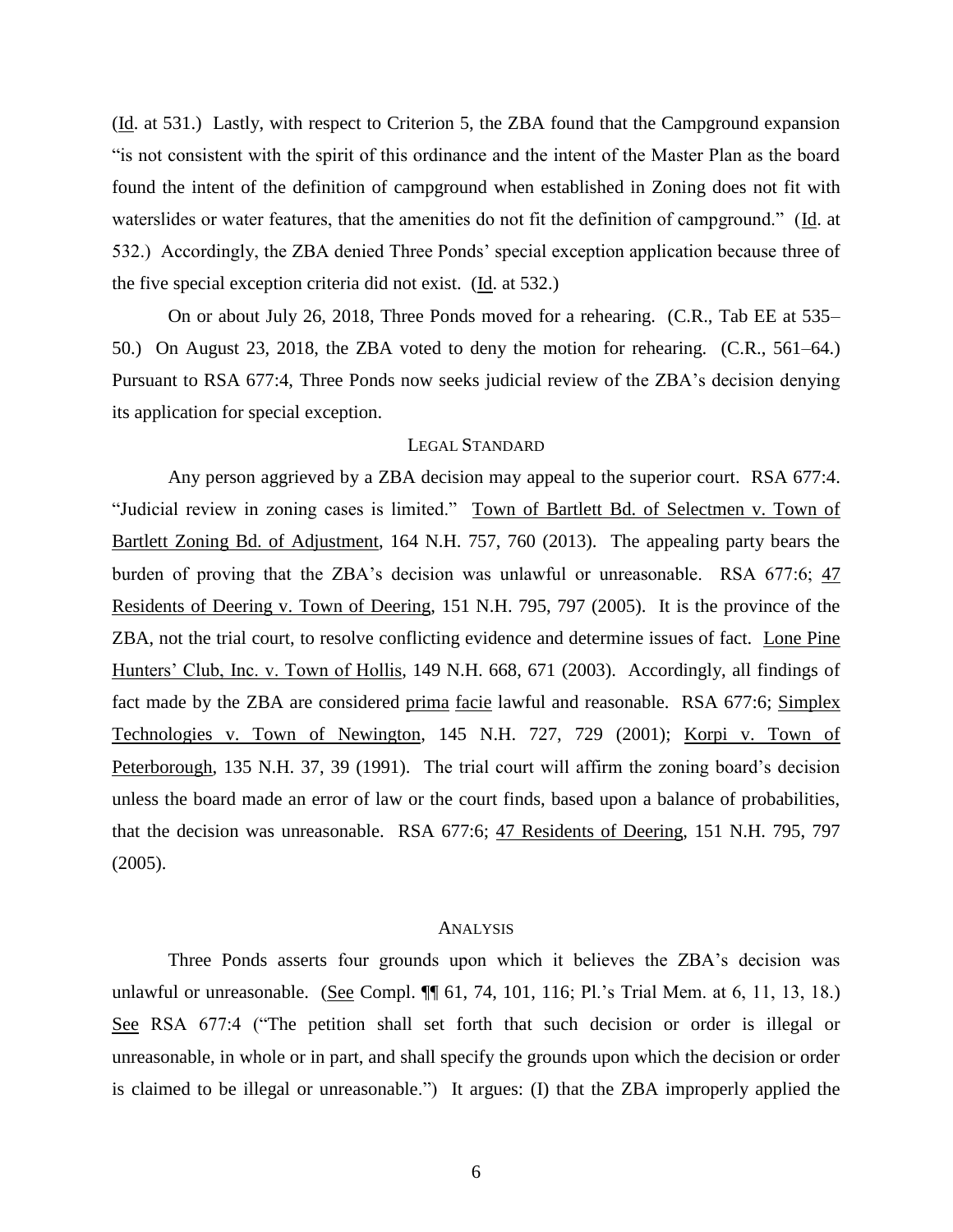regional impact statute to consider the application in a regional context; (II) that the ZBA's decision with regards to Criterion 3 was unsupported by the evidence; (III) that the ZBA improperly conflated the proposed use with accessory uses in reaching its decision on Criterion 2; and (IV) that the ZBA improperly considered irrelevant facts in reaching its decision on Criterion 5. (See Pl.'s Trial Mem. at 6, 11, 13, 18.) The defendants object, arguing that Three Ponds' appeal must be limited to issues raised in its most recent motion for rehearing, and that the ZBA's decision was lawful and reasonable. (See Defs.' Trial Mem. at 6–7, 15.) The court addresses the parties' arguments in turn.

The court first addresses the defendants' contention that the court's review should be limited to issues raised in Three Ponds' July 26, 2018 motion for rehearing. (See C.R., Tab EE at 535–50.) RSA 677:3 governs rehearings before the ZBA, and provides in relevant part:

No appeal from any order or decision of the zoning board of adjustment, a board of appeals, or the local legislative body shall be taken unless the appellant shall have made application for rehearing as provided in RSA 677:2; and, when such application shall have been made, no ground not set forth in the application shall be urged, relied on, or given any consideration by a court unless the court for good cause shown shall allow the appellant to specify additional grounds.

RSA 677:3, I. Thus, upon good cause shown, the court may consider additional grounds not raised in a party's motion for rehearing.

Three Ponds first applied for a special exception on August 9, 2017. The ZBA denied that application on the grounds that it did not meet Criterion 3 of the special exception criteria. Three Ponds then requested, and was granted, a rehearing solely on Criterion 3. Thereafter, the ZBA determined that Three Ponds' original application had the potential for regional impact, and expanded the scope of the rehearing to all five of the special exception criteria. The ZBA again denied Three Ponds' application, and Three Ponds requested a second rehearing. The ZBA denied further rehearing, and Three Ponds appealed to this court. Throughout this entire rehearing process, the ZBA worked cooperatively with Three Ponds, allowing, and even requesting amendments to Three Ponds' application. Therefore, due to the unique procedural history of this case, as well as the ZBA's cooperation with Three Ponds, the court finds good cause shown to consider all grounds properly raised before the ZBA throughout the entire rehearing process.

Next, Three Ponds argues that the ZBA misconstrued the regional impact statute and that, as a result, it improperly considered Three Ponds' special exception application in a regional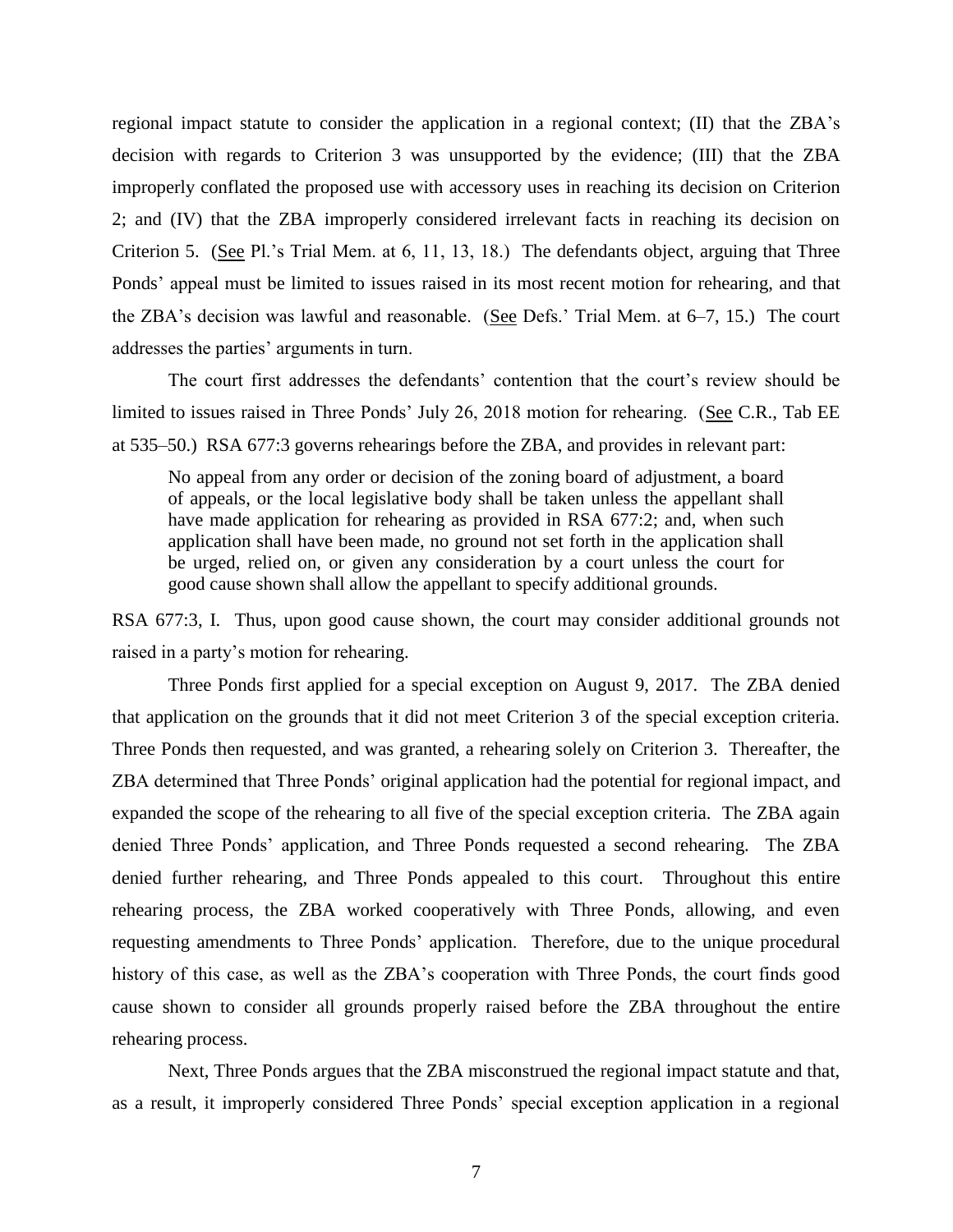context rather than a local context. (Pl.'s Trial Mem. at 6.) The stated purpose of the regional impact statute is to:

I. Provide timely notice to potentially affected municipalities concerning proposed developments which are likely to have impacts beyond the boundaries of a single municipality.

II. Provide opportunities for the regional planning commission and the potentially affected municipalities to furnish timely input to the municipality having jurisdiction.

III. Encourage the municipality having jurisdiction to consider the interests of other potentially affected municipalities.

RSA 36:54. In recognition of that purpose, local land use boards, "upon receipt of an application for development, shall review it promptly and determine whether or not the development, if approved, reasonably could be construed as having the potential for regional impact." RSA 36:56, I. Further, "[u]pon determination that a proposed development has a potential regional impact, the local land use board having jurisdiction shall afford the regional planning commission and the affected municipalities the status of abutters as defined in RSA 672:3 for the limited purpose of providing notice and giving testimony." RSA 36:57, I. An abutter is defined as "any person whose property is located in New Hampshire and adjoins or is directly across the street or stream from the land under consideration by the local land use board." RSA 672:3. The statute also provides that "[a]t least 14 days prior to public hearing, the local land use board shall notify, by certified mail, all affected municipalities and the regional planning commission of the date, time, and place of the hearing and their right to testify concerning the development." RSA 36:57, III.

In this case, the ZBA determined that Three Ponds' special exception application could be construed as having a potential for regional impact due to expected increases in campground smoke, surface water contamination, and local traffic. Thus, RSA 36:57, I, required that the ZBA confer the status of abutters upon all municipalities that might be impacted. The ZBA determined that Acton, Maine and Lebanon, Maine might be affected by Three Ponds' special exception application. Therefore, under the regional impact statute, the ZBA was required to confer abutter status upon those municipalities, and to notify them of all public hearings before the ZBA.

The regional impact statute contains a mandatory notice requirement that is triggered whenever a local land use board determines that an application can be construed has having the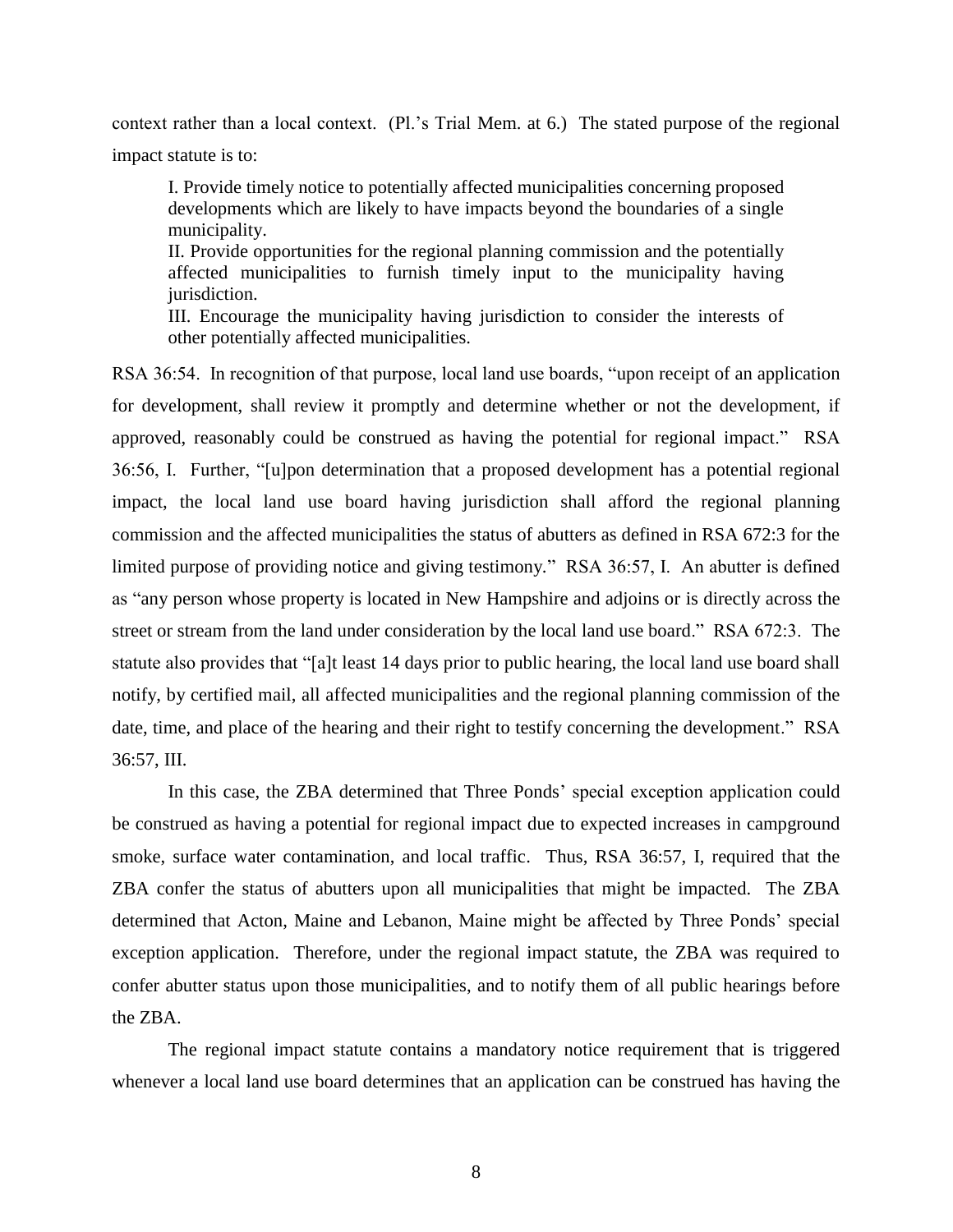potential for regional impact. See RSA 36:57, III. Because statutory notice is a jurisdictional requirement for a ZBA to exercise its appeals powers, Hussey v. Town of Barrington, 135 N.H. 227, 232 (1992), the ZBA was required to provide all statutory notice prior to making any decision on Three Ponds' application for special exception. See id.

In this instance though, when the ZBA first received Three Ponds' August 9, 2017 special exception application, it did not consider whether the application could be construed as having the potential for regional impact. As such, the ZBA did not notify affected municipalities prior to holding a public hearing on September 7, 2017.<sup>2</sup> Accordingly, t the ZBA did not have jurisdiction to grant or deny Three Ponds' original application on September 7, 2017. However, by notifying the affected municipalities and thereafter reconsidering all five of the special exception criteria during the rehearing process, the ZBA cured the defect in its original decision. Therefore, the court finds that the ZBA correctly interpreted and ultimately complied with the statute.

Three Ponds argues that municipalities located outside of New Hampshire cannot be considered abutters under the regional impact statute because abutters must, by definition, own property located in New Hampshire. (See Pl.'s Trial Mem. at 7.) As such, Three Ponds argues that the ZBA should not have granted abutter status to municipalities located in Maine. (See id.) The court disagrees. The effect of the regional impact statute is not simply to provide notice to all abutters, but to confer the status of abutters upon all municipalities that might be affected by the actions of a local land use board. See RSA 36:57, I; see also RSA 676:7 (requiring that the ZBA provide notice to all affected abutters). To the extent Three Ponds argues that the word "municipalities" within the regional impact statute refers only to "New Hampshire municipalities," the court "will not consider what the legislature might have said or add language that the legislature did not see fit to include." Trefethen v. Town of Derry, 164 N.H. 754, 755 (2013). The statute could have, but does not differentiate between municipalities within New Hampshire and municipalities outside of New Hampshire.<sup>3</sup> Thus, the statute, as written, applies

 $\overline{a}$ 

 $2$  In the absence of any evidence to the contrary, the court presumes that, had the ZBA considered whether Three Ponds' application had the potential for regional impact on or before September 7, 2017, it would have reached the same conclusion that it reached at its February 22, 2018 meeting. The court finds that this presumption, as compared to a contrary presumption, is most in keeping with the stated purpose of the regional impact statute. See RSA 36:54.

 $3$  A comparison with RSA 672:3, which contains an explicit limitation to property located in New Hampshire, with RSA 36:57, which does not, demonstrates that the Legislature is mindful of its ability to limit abutter status when it so intends.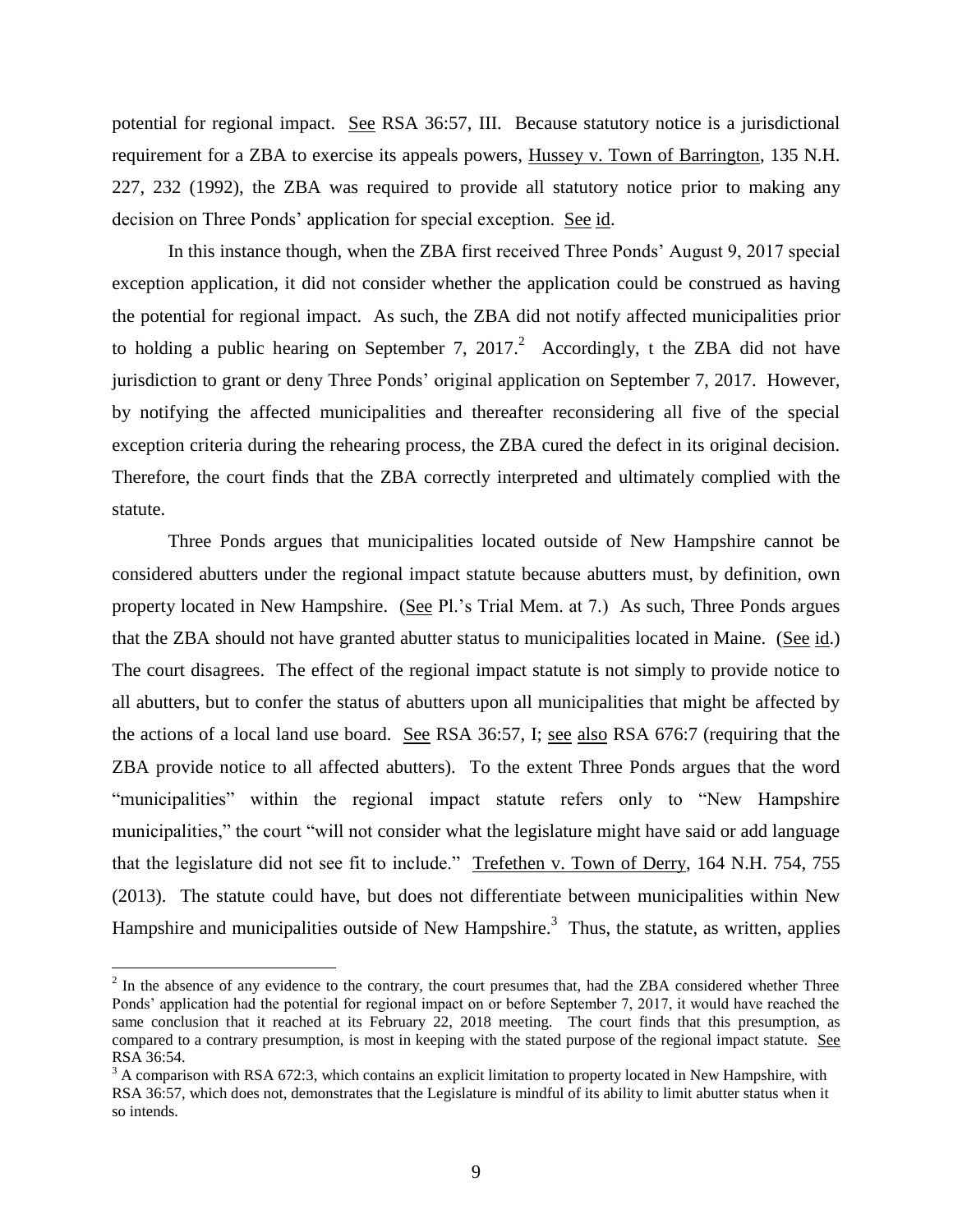to all municipalities, including those that fall outside of New Hampshire's borders. Accordingly, the court holds that the ZBA's application of the regional impact statute was neither unlawful nor unreasonable.

Three Ponds next argues that the decision of the ZBA was unlawful or unreasonable because the ZBA could not have concluded, based on the evidence before it, that the Campground expansion would present an undue nuisance or serious hazard to vehicular or pedestrian traffic. (See Pl.'s Trial Mem. at 11.) Three Ponds contends that the ZBA's decision was contrary to uncontested expert evidence, and that the ZBA's decision was therefore based solely on unsubstantiated opinions. (See id. at 11–13.) The defendants counter that the ZBA did not simply disregard the expert evidence, but instead disagreed with the expert evidence. (Defs.' Trial Mem. at 11–12.) They argue that the ZBA was entitled to question the credibility of the evidence and that the ZBA's decision was neither unlawful nor unreasonable. (Id.)

In its notice of decision, the ZBA found that there would be an undue nuisance or serious hazard, finding that Townhouse Road was approximately twenty feet wide, that the Campground had only access road, that Townhouse Road lacks safe passageways for pedestrians and bicyclists, and that Townhouse Road could not be made safer. (See C.R., Tab DD at 531.) The ZBA also found that the MDM survey was flawed because it was not conducted during the Campground's peak season and because it disregarded sections of Townhouse Road located between its major intersections. (See id.) The court must accept these findings of fact as prima facie lawful and reasonable unless, on the balance of the probabilities, the court finds that the ZBA's decision was unreasonable. See RSA 677:6; 47 Residents of Deering, 151 N.H. 795, 797 (2005).

Citing to Condos E. Corp. v. Town of Conway, 132 N.H. 431, 438 (1989), Three Ponds argues that land use boards may not simply ignore uncontested expert evidence. (Pl.'s Trial Mem. at 11.) In Condos E. Corp., the Conway planning board denied the plaintiff's subdivision application on the grounds that the sole access road was insufficient to serve the needs of the proposed development. 132 N.H. at 434. However, the only evidence before the planning board in that case was taken from two experts who both agreed that the access road would adequately serve the proposed development. Id at 432–33. The New Hampshire Supreme Court held that although the planning board was entitled to rely in part on its own judgment and experience, its decision must be based on more than mere personal opinion. Id. at 438. Because the planning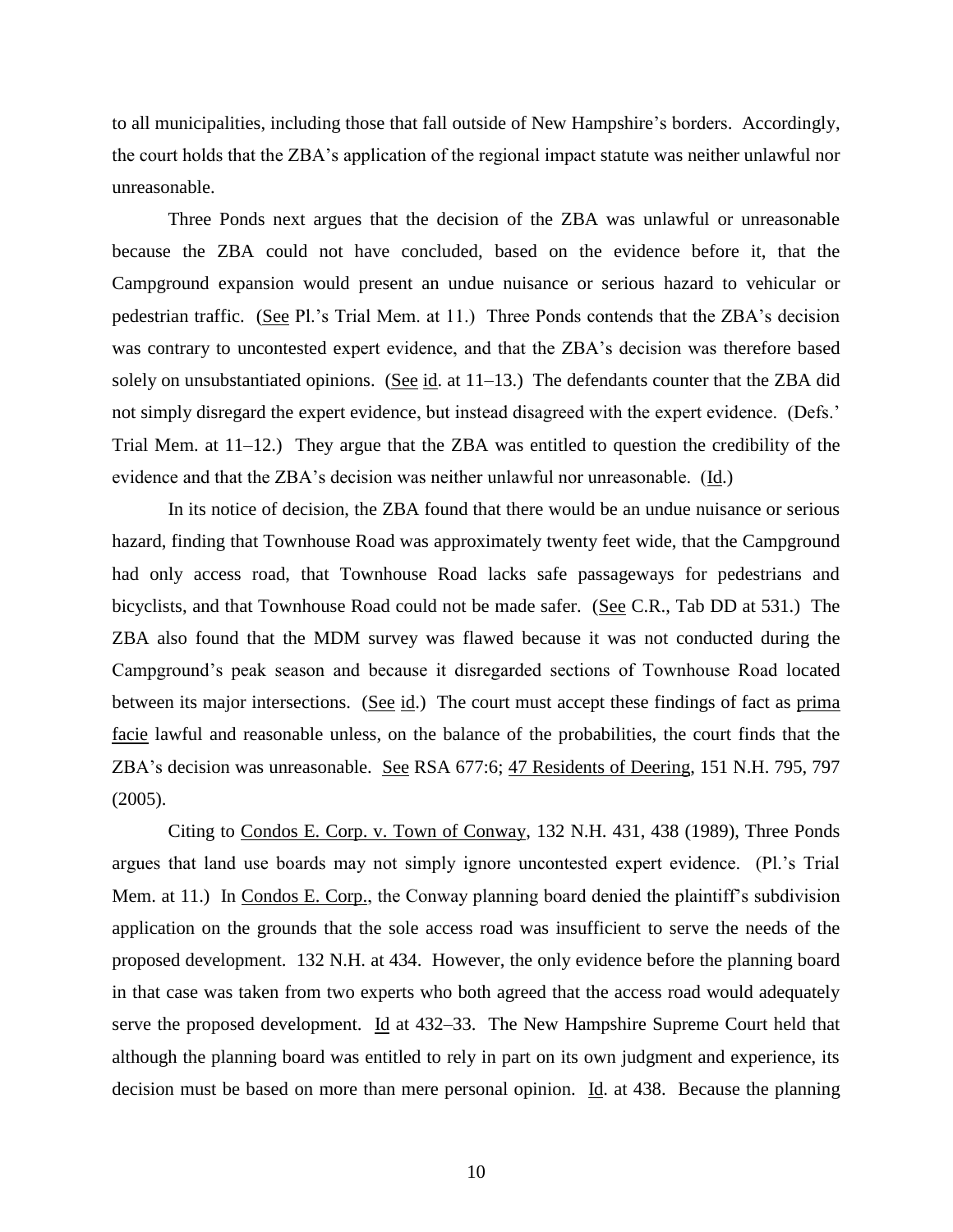board chose to simply ignore all of the evidence before it, the Court held that the board's decision was unreasonable. Id. at 439.

The instant case is readily distinguishable from Condos E. Corp. During the rehearing process in this case, the ZBA was presented with conflicting evidence as to the existence of Criterion 3. On one hand, the ZBA was presented with the MDM survey and the DuBois report, which generally concluded that Townhouse Road could facilitate the campground expansion and that the expansion would not pose an undue nuisance or serious hazard to vehicular or pedestrian traffic. On the other hand, the ZBA heard testimony from local residents that Townhouse Road could not presently accommodate pedestrians or bicyclists due to the existing amount of traffic along the road. Those residents were concerned that any increase in traffic would further endanger pedestrians and bicyclists. Residents also testified about concerns that the traffic along Townhouse Road would endanger pedestrians and children near Pineland Park Beach, an area that was not considered in the MDM survey.

In zoning matters, it is for the ZBA to resolve conflicts and to assess the credibility of the evidence. See Harborside Assocs., L.P. v. Parade Residence Hotel, LLC, 162 N.H. 508, 519 (2011). Further, the ZBA is "entitled to rely upon its own knowledge, experience and observations" in reaching its decision. Id. at 520. In this case, the court concludes that the ZBA did not simply ignore the expert evidence before it. Rather, the ZBA considered both the expert evidence and the testimony of local residents, and it found that the testimony of the residents was more compelling, particularly given what the ZBA considered to be shortcomings in the expert evidence. Although the ZBA apparently recognized that the MDM survey was likely accurate from a technical standpoint, it noted that the survey did not explicitly account for traffic volumes during the Campground's peak season, or for pedestrian traffic in areas like Pineland Park Beach. The members of the ZBA drew on their own experience, in addition to the testimony of local residents, to determine that the survey simply did not account for all of the hazards along Townhouse Road. Accordingly, the court finds that the ZBA could have reasonably concluded on the evidence before it that there would be an undue nuisance or serious hazard to vehicular and pedestrian traffic. Therefore, the court holds that the decision of the ZBA was neither unlawful nor unreasonable with respect to Criterion 3.

Because the zoning ordinance required the ZBA to find the existence of all five of the special exception criteria, and because the ZBA found that Criterion 3 did not exist, the court